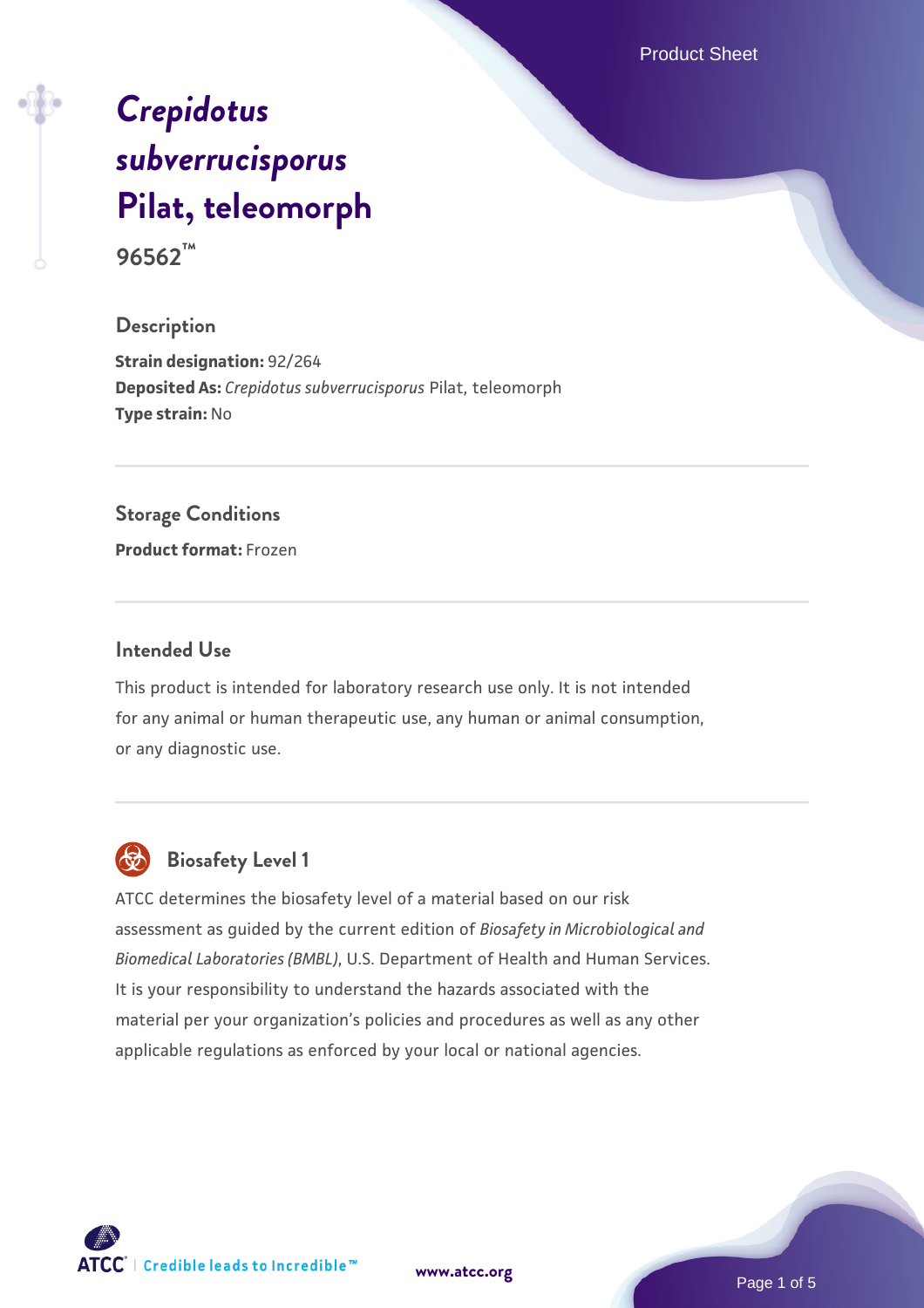ATCC highly recommends that appropriate personal protective equipment is always used when handling vials. For cultures that require storage in liquid nitrogen, it is important to note that some vials may leak when submersed in liquid nitrogen and will slowly fill with liquid nitrogen. Upon thawing, the conversion of the liquid nitrogen back to its gas phase may result in the vial exploding or blowing off its cap with dangerous force creating flying debris. Unless necessary, ATCC recommends that these cultures be stored in the vapor phase of liquid nitrogen rather than submersed in liquid nitrogen.

## **Certificate of Analysis**

For batch-specific test results, refer to the applicable certificate of analysis that can be found at www.atcc.org.

### **Growth Conditions**

**Medium:**  [ATCC Medium 323: Malt agar medium](https://www.atcc.org/-/media/product-assets/documents/microbial-media-formulations/3/2/3/atcc-medium-323.pdf?rev=58d6457ee20149d7a1c844947569ef92) **Temperature:** 24°C

### **Material Citation**

If use of this material results in a scientific publication, please cite the material in the following manner: *Crepidotus subverrucisporus* Pilat, teleomorph (ATCC 96562)

### **References**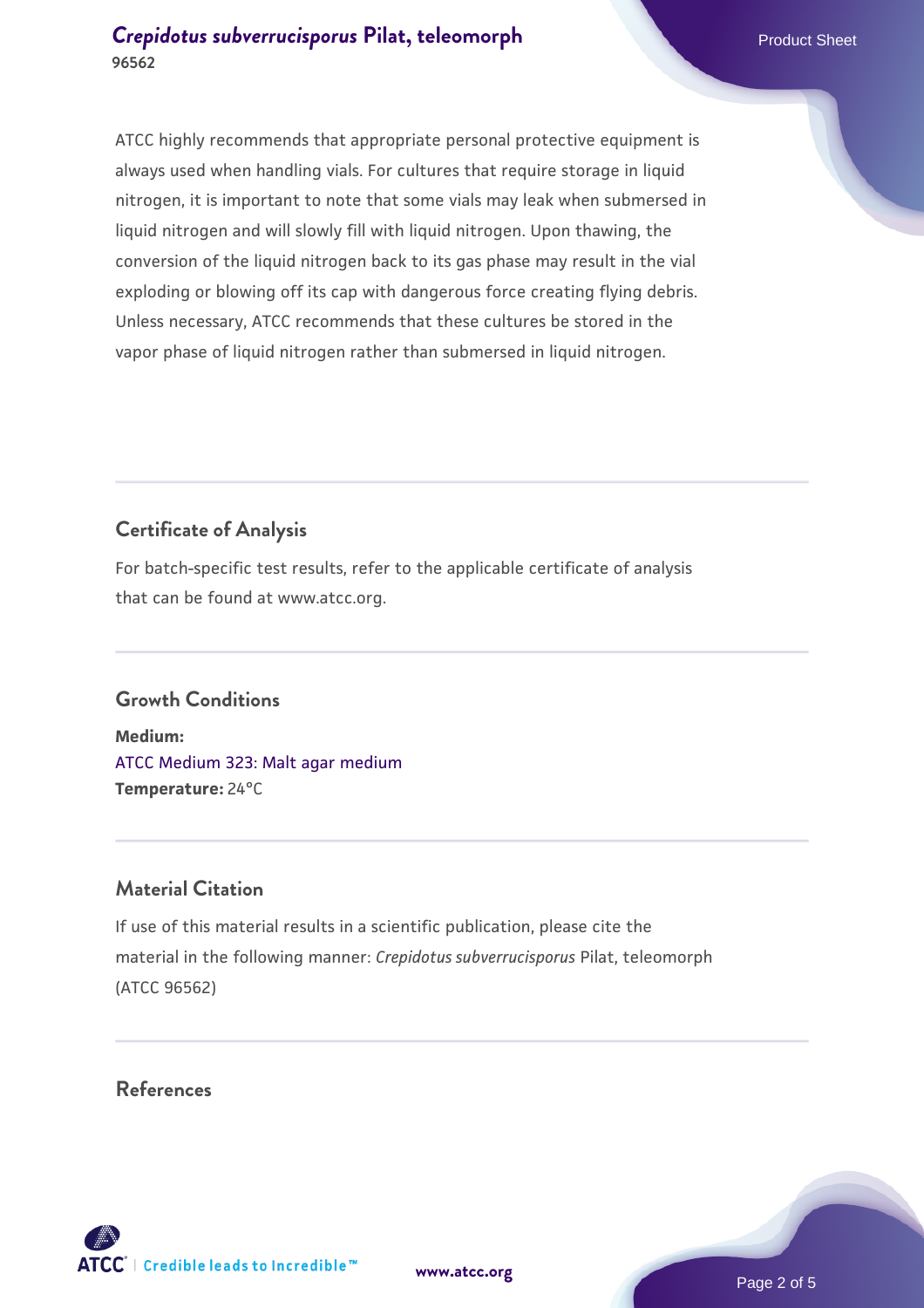References and other information relating to this material are available at www.atcc.org.

### **Warranty**

The product is provided 'AS IS' and the viability of ATCC® products is warranted for 30 days from the date of shipment, provided that the customer has stored and handled the product according to the information included on the product information sheet, website, and Certificate of Analysis. For living cultures, ATCC lists the media formulation and reagents that have been found to be effective for the product. While other unspecified media and reagents may also produce satisfactory results, a change in the ATCC and/or depositor-recommended protocols may affect the recovery, growth, and/or function of the product. If an alternative medium formulation or reagent is used, the ATCC warranty for viability is no longer valid. Except as expressly set forth herein, no other warranties of any kind are provided, express or implied, including, but not limited to, any implied warranties of merchantability, fitness for a particular purpose, manufacture according to cGMP standards, typicality, safety, accuracy, and/or noninfringement.

### **Disclaimers**

This product is intended for laboratory research use only. It is not intended for any animal or human therapeutic use, any human or animal consumption, or any diagnostic use. Any proposed commercial use is prohibited without a license from ATCC.

While ATCC uses reasonable efforts to include accurate and up-to-date information on this product sheet, ATCC makes no warranties or representations as to its accuracy. Citations from scientific literature and patents are provided for informational purposes only. ATCC does not warrant



**[www.atcc.org](http://www.atcc.org)**

Page 3 of 5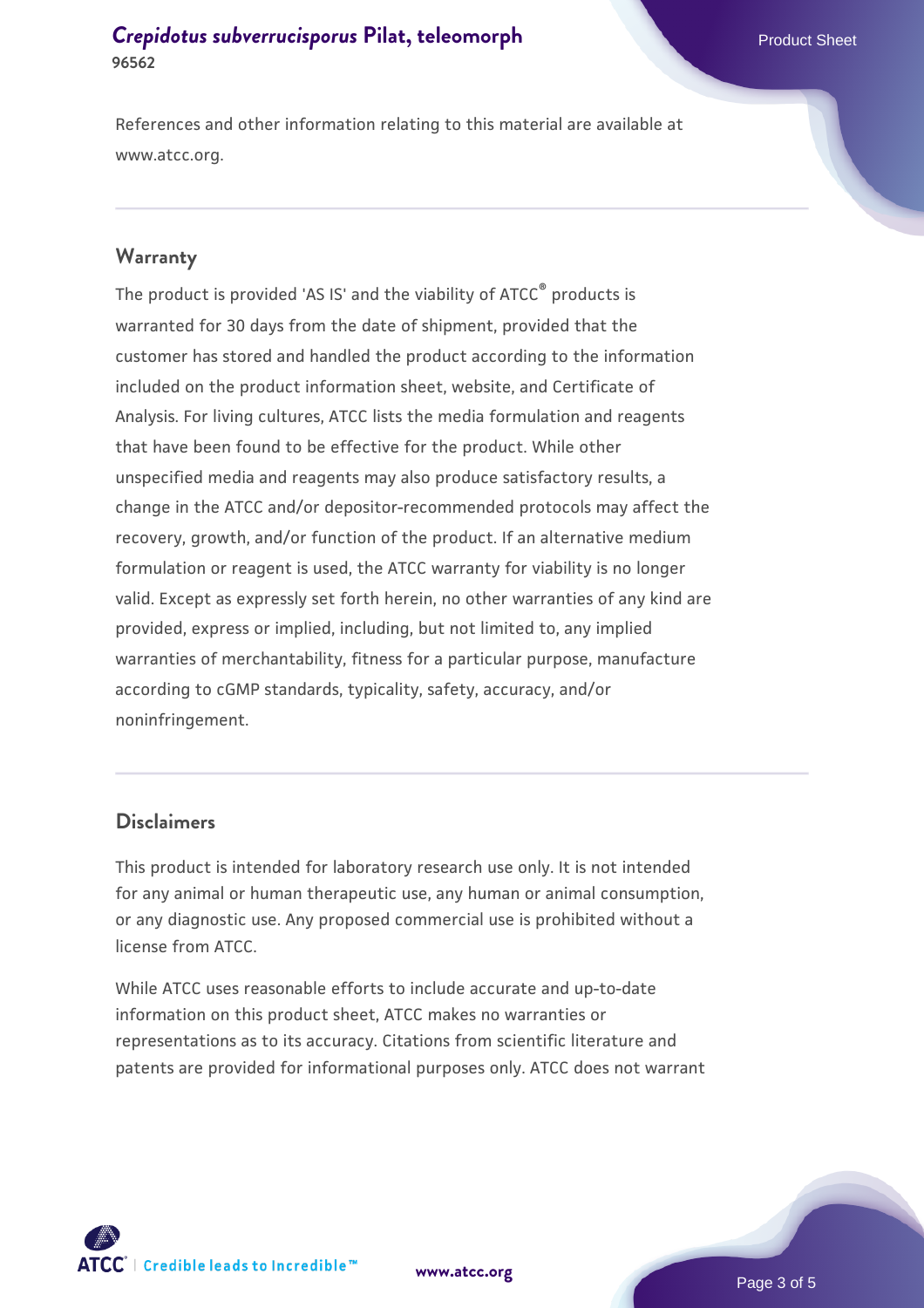that such information has been confirmed to be accurate or complete and the customer bears the sole responsibility of confirming the accuracy and completeness of any such information.

This product is sent on the condition that the customer is responsible for and assumes all risk and responsibility in connection with the receipt, handling, storage, disposal, and use of the ATCC product including without limitation taking all appropriate safety and handling precautions to minimize health or environmental risk. As a condition of receiving the material, the customer agrees that any activity undertaken with the ATCC product and any progeny or modifications will be conducted in compliance with all applicable laws, regulations, and guidelines. This product is provided 'AS IS' with no representations or warranties whatsoever except as expressly set forth herein and in no event shall ATCC, its parents, subsidiaries, directors, officers, agents, employees, assigns, successors, and affiliates be liable for indirect, special, incidental, or consequential damages of any kind in connection with or arising out of the customer's use of the product. While reasonable effort is made to ensure authenticity and reliability of materials on deposit, ATCC is not liable for damages arising from the misidentification or misrepresentation of such materials.

Please see the material transfer agreement (MTA) for further details regarding the use of this product. The MTA is available at www.atcc.org.

### **Copyright and Trademark Information**

© ATCC 2021. All rights reserved. ATCC is a registered trademark of the American Type Culture Collection.

### **Revision**

This information on this document was last updated on 2021-05-19

### **Contact Information**



**[www.atcc.org](http://www.atcc.org)**